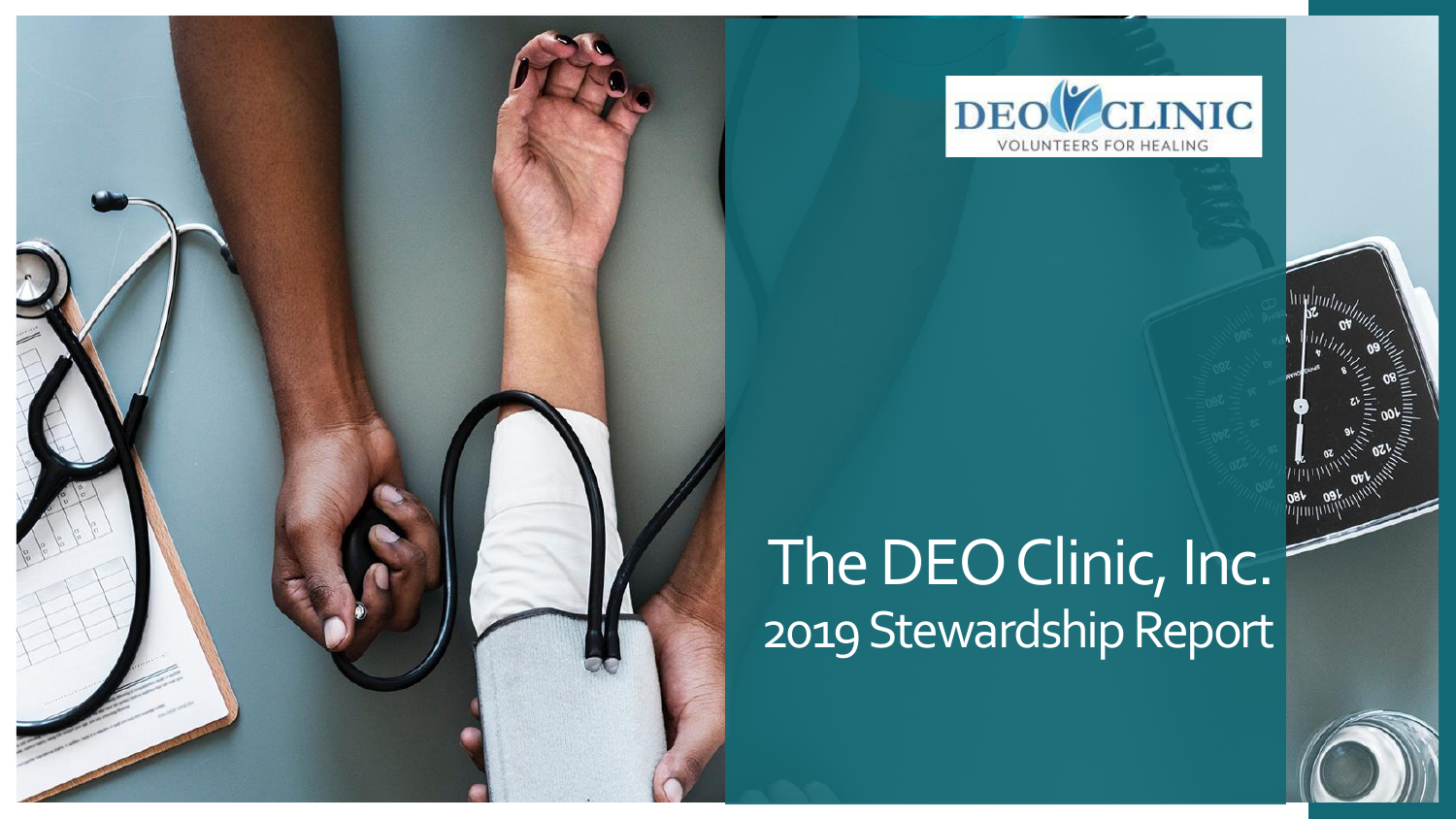### **2019 Highlights**

**3384** office visits and lab appointments, a 33% increase.

**3554** hours provided by medical and non-medical volunteers.

**\$278,273** worth of services provided to the community (does not include medicines, lab and diagnostic tests, or medical supplies)

Established six months reserve to insure uninterrupted service

United Way Affiliation

First annual *Spring into Wellness* Health Fair with St. Mark's Episcopal Church

Worked with University of North Georgia and Southern Adventist University to provide clinical experiences for nursing practitioner programs.

## About Us

The DEO Clinic is a 502(c)3 that provides medical care to low income uninsured residents of Whitfield and Murray Counties. Relying on the services of approximately  $71$  volunteers and  $4$  part-time staff members, the clinic provides free primary care to those who are least able to afford it .



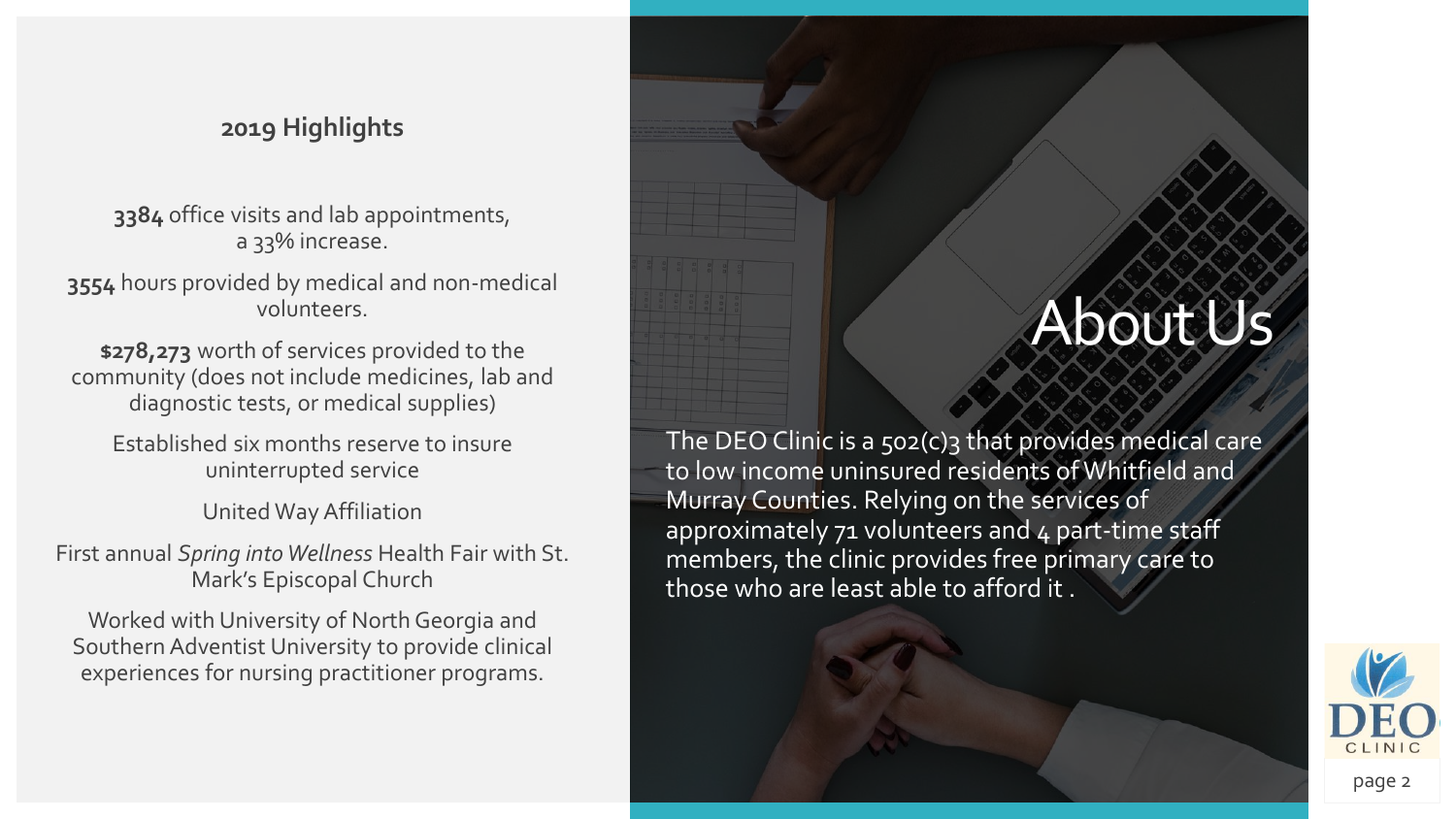## **General program information**

- Fiscal year October 1 through September 30.
- The target populations served by our clinic are adults ages 18 to 64 who are uninsured and whose income does not exceed 200% of the federal poverty level.
- The clinic does not prescribe any narcotics or drugs to treat psychiatric conditions.

• Services provided by our clinic include: walk in clinic, some prescription and over-thecounter medications, assistance with obtaining low cost prescriptions, lab work, x-rays, and management of chronic health conditions by physician specialists for persons with kidney, heart disease, and diabetes.

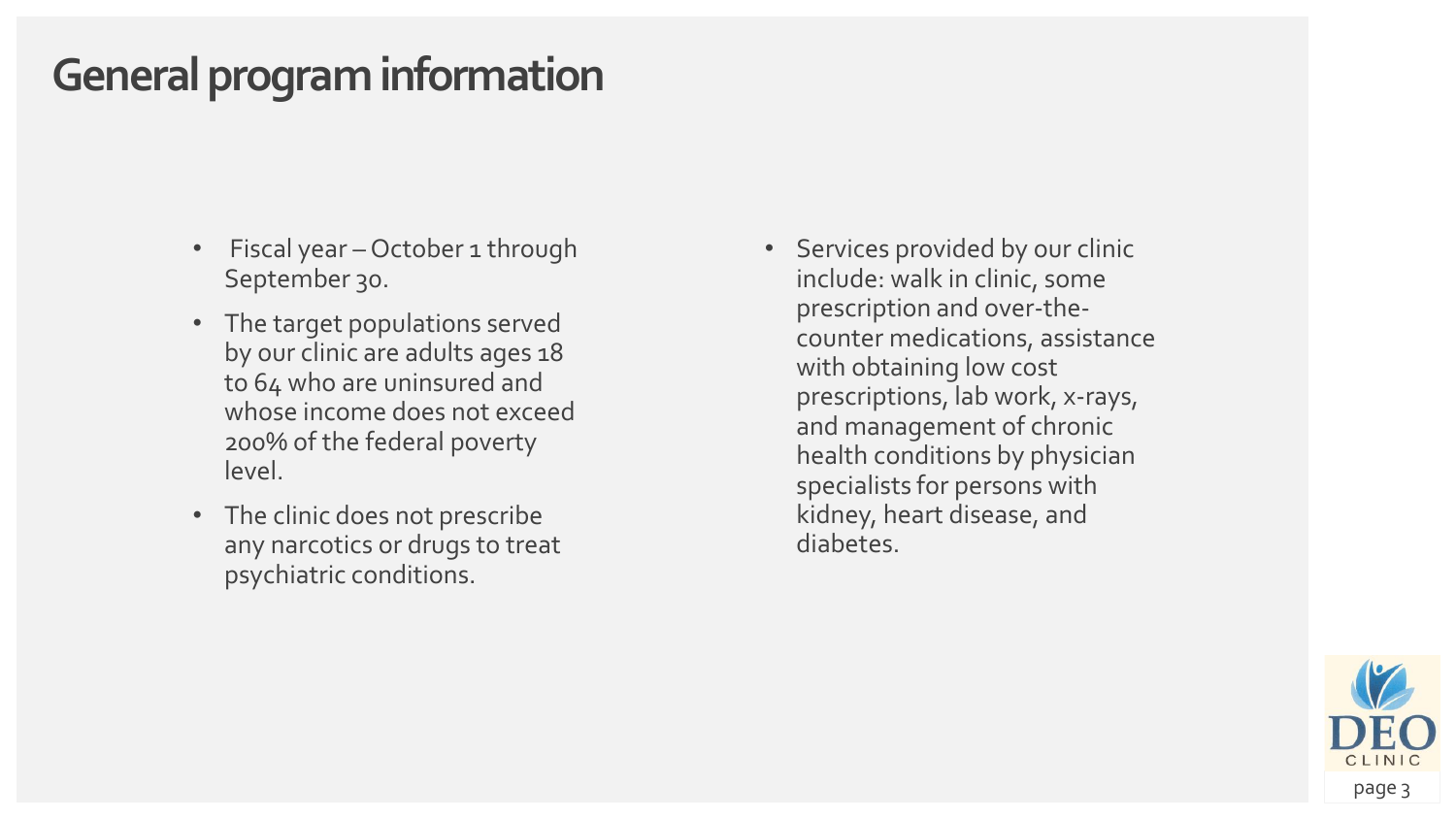## The Problem

- 14% of individuals in Whitfield County live in Poverty (22.% in the Dalton city limits).
- 15.2% of individuals in Murray County live in Poverty.
- More than 20% of individuals under age 65 residing in Whitfield and Murray Counties do not have health insurance.
- 66.5% of Bankruptcies are related to medical issues (*American Public Journal of Health*).
- The use of Emergency Rooms for non-urgent conditions creates inefficiencies resulting in crowding, long waits, increase in cost of care, plus added stress on local hospital resources.

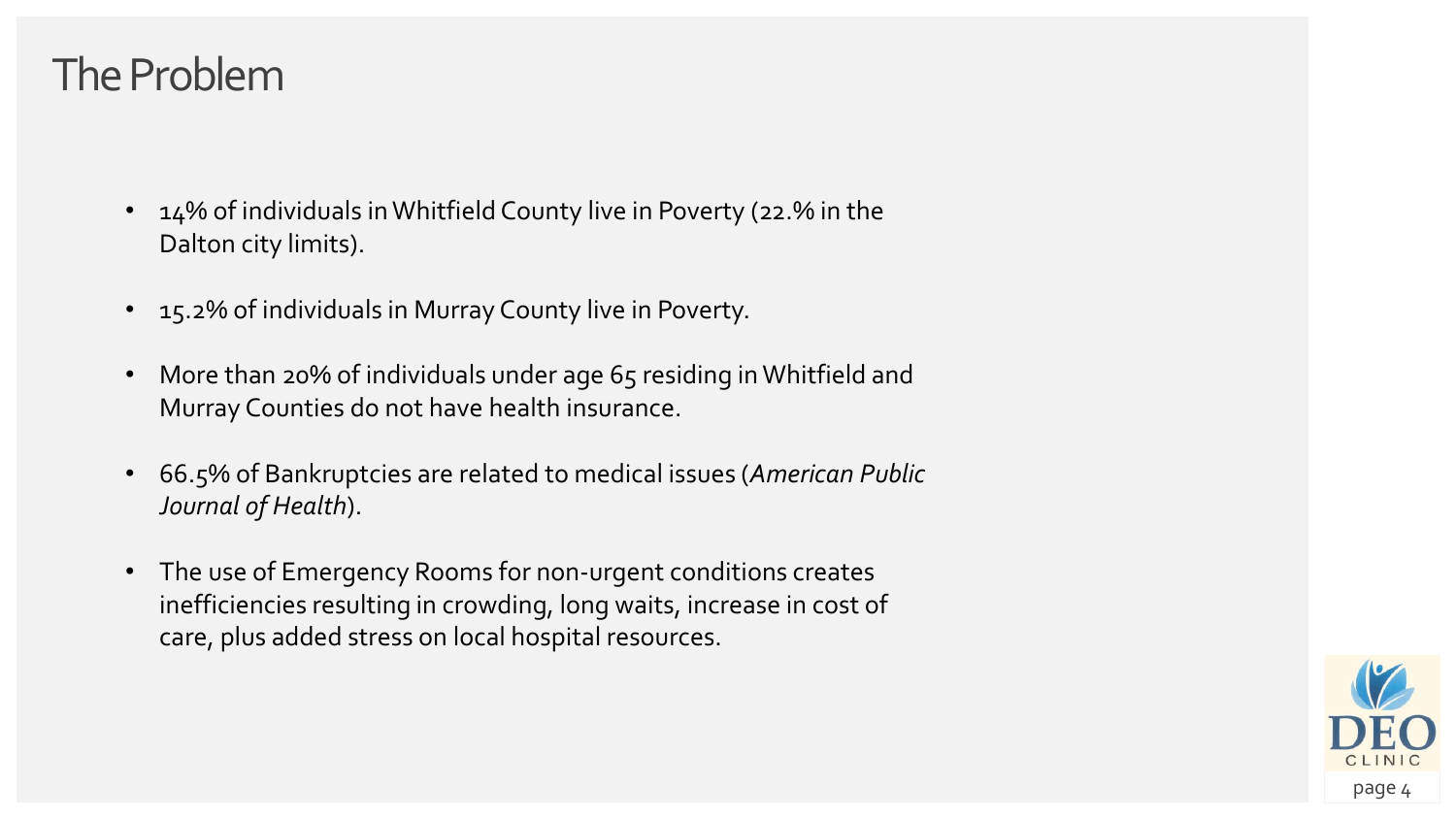#### Office Visits



During FY 2019 the DEO Clinic provided over 3000 office visits and lab appointments.

Approximately 80% of the patients at DEO have a diagnosis of chronic disease. 22% have a diagnosis of diabetes

#### Low Cost Meds



Obtained free through Americares

Temporary Medications provided by DEO purchased from Blessings

Med Bank referral (\$15 per month for all meds when available.

The use of low-cost generics

Discount Rx Cards



Education

Promote Maintain Restore

Individual Instruction

Diabetes Education

Wellness Coaching

Health Fair

# **Solution**

The mission of the DEO Clinic is to provide competent compassionate care to members of our community who do not have health insurance and lack the financial resources to access quality health care.

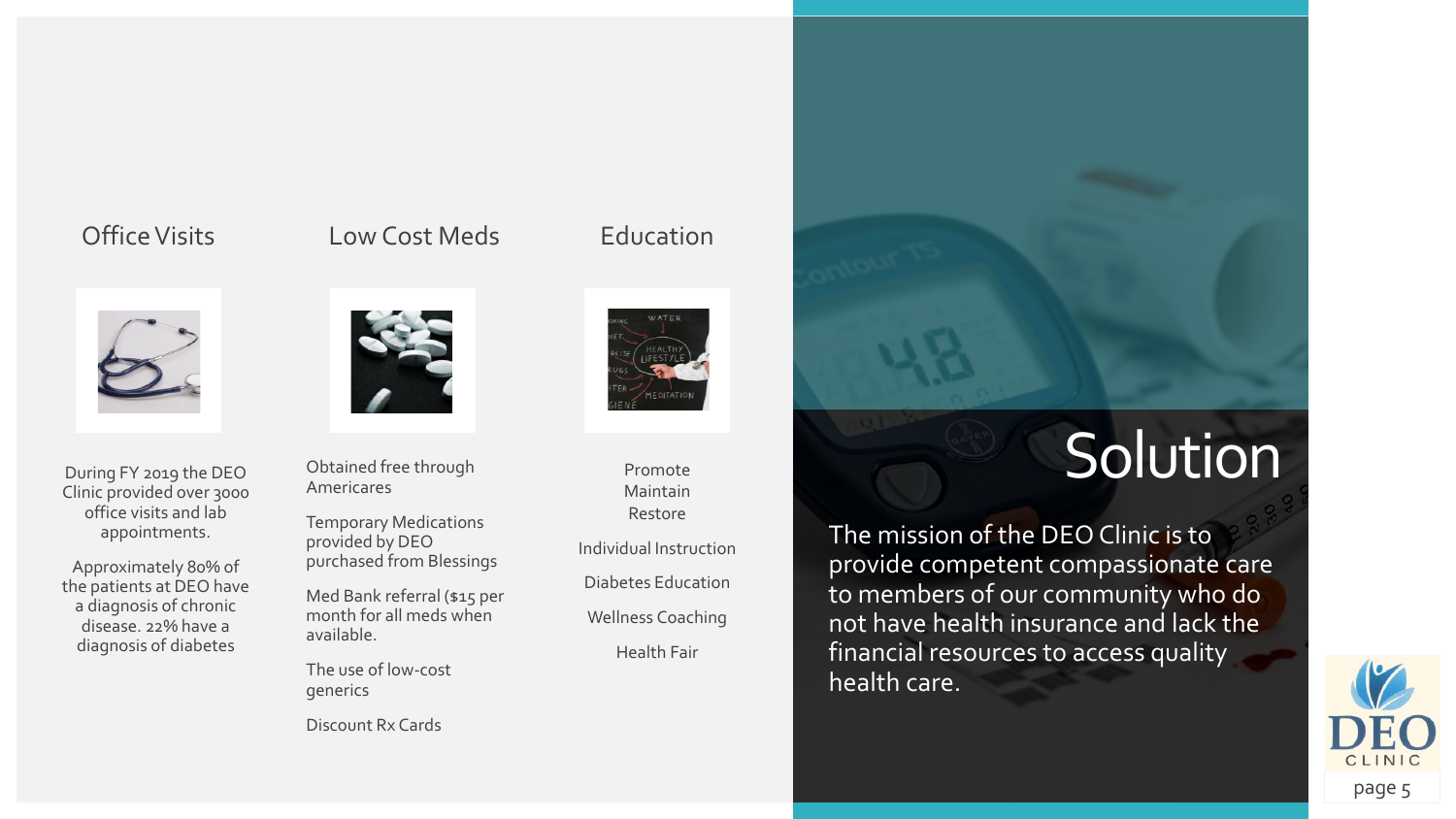#### **DEO Clinic, Inc. Profit & Loss Report October 2018 – September 2019**

| <b>Ordinary Income</b>                   |           |
|------------------------------------------|-----------|
| <b>Fundraising Events</b>                | 21,187    |
| <b>Individual and Business Donations</b> | 44,279    |
| Corporate and Foundation Grants          | 87,042    |
| Other Revenue                            | 3,653     |
| <b>Total Revenues</b>                    | \$156,162 |
|                                          |           |
| Expenditures                             |           |
| Salaries & Expenses                      | 75,551    |
| <b>Professional &amp; Contract Fees</b>  | 52        |
| <b>Facilities and Equipment</b>          | 701       |
| Operations                               | 15,532    |
| Other Expenses                           | 10,071    |
| <b>Medical Supplies</b>                  | 5,896     |
| Medicines                                | 331       |
| Laboratory Expenses                      | 7,839     |
| Radiology Expenses                       | 91        |
|                                          |           |
| <b>Total Expenses</b>                    | \$117,463 |
|                                          |           |
| Net Income                               | \$38,699* |

\*\$33,000 of the net income was added to the reserve fund to insure

that the clinic can operate for 6 months without any interruption of service.

#### **Growth in Office Visits Provided**



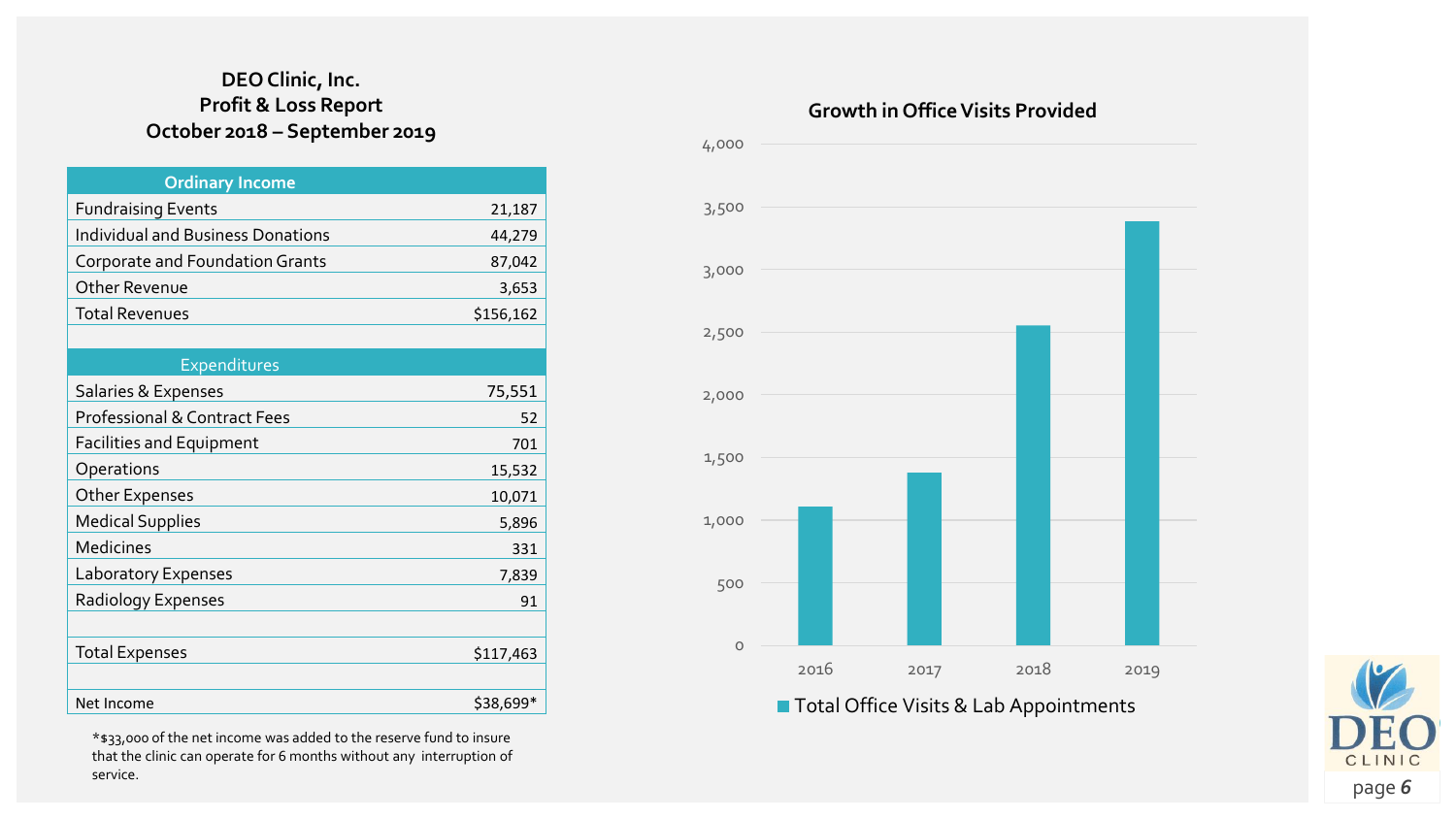### **Board of Directors**

Rev. Will Scott, Board President

Katherine Reisz, Secretary

Deborah Jones, Treasurer

Rod Rodriguez, MD, Medical Director

Thomas Bartley

Lorijo Calhoun

Stan Easley

Nathan Lock

Karah Smith PA